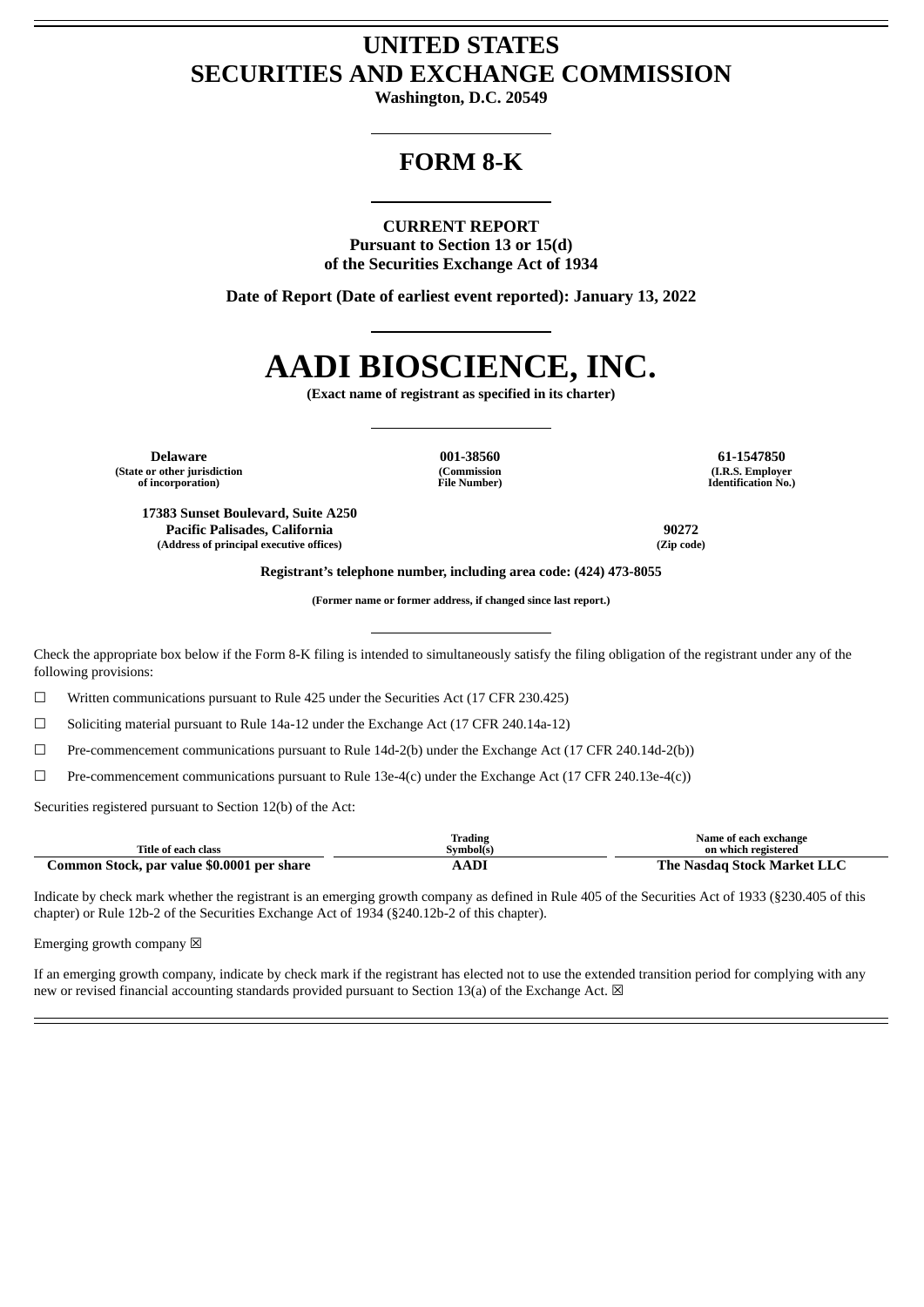#### **Item 1.01. Entry into a Material Definitive Agreement.**

On January 13, 2022, Aadi Bioscience, Inc. (the "**Company**") entered into that certain Negotiated Purchase Order Terms and Conditions for Clinical and Commercial Product (the "**Agreement**") with Fresenius Kabi, LLC ("**Fresenius Kabi**") pursuant to which Fresenius Kabi will manufacture Fyarro™ (sirolimus protein-bound particles for injectable suspension) (albumin-bound), for intravenous use ("**Fyarro**") for the Company, and the Company will purchase Fyarro as a finished drug product from Fresenius Kabi, on a purchase-order basis. In addition to manufacturing, Fresenius Kabi will perform specified labeling, packaging and serialization activities in respect of Fyarro for the benefit of the Company.

Under the Agreement, which shall be effective through December 31, 2022 (or such later date as may be agreed between the parties in writing), the Company may purchase Fyarro for either clinical or commercial purposes for use in the United States and Canada. The price of Fyarro will be fixed, subject to the ability of Fresenius Kabi to increase pricing under specified circumstances. The Company has an obligation to purchase certain minimum quantities of Fyarro. Failure to purchase those minimum quantities will result in an additional payment from the Company to Fresenius Kabi.

The Agreement contains other customary terms applicable to the manufacture of therapeutics in the biotechnology industry. The foregoing summary is not complete and is qualified in its entirety by reference to the Agreement, which will be filed as an exhibit in a subsequent periodic report of the Company to be filed under the Securities Exchange Act of 1934, as amended.